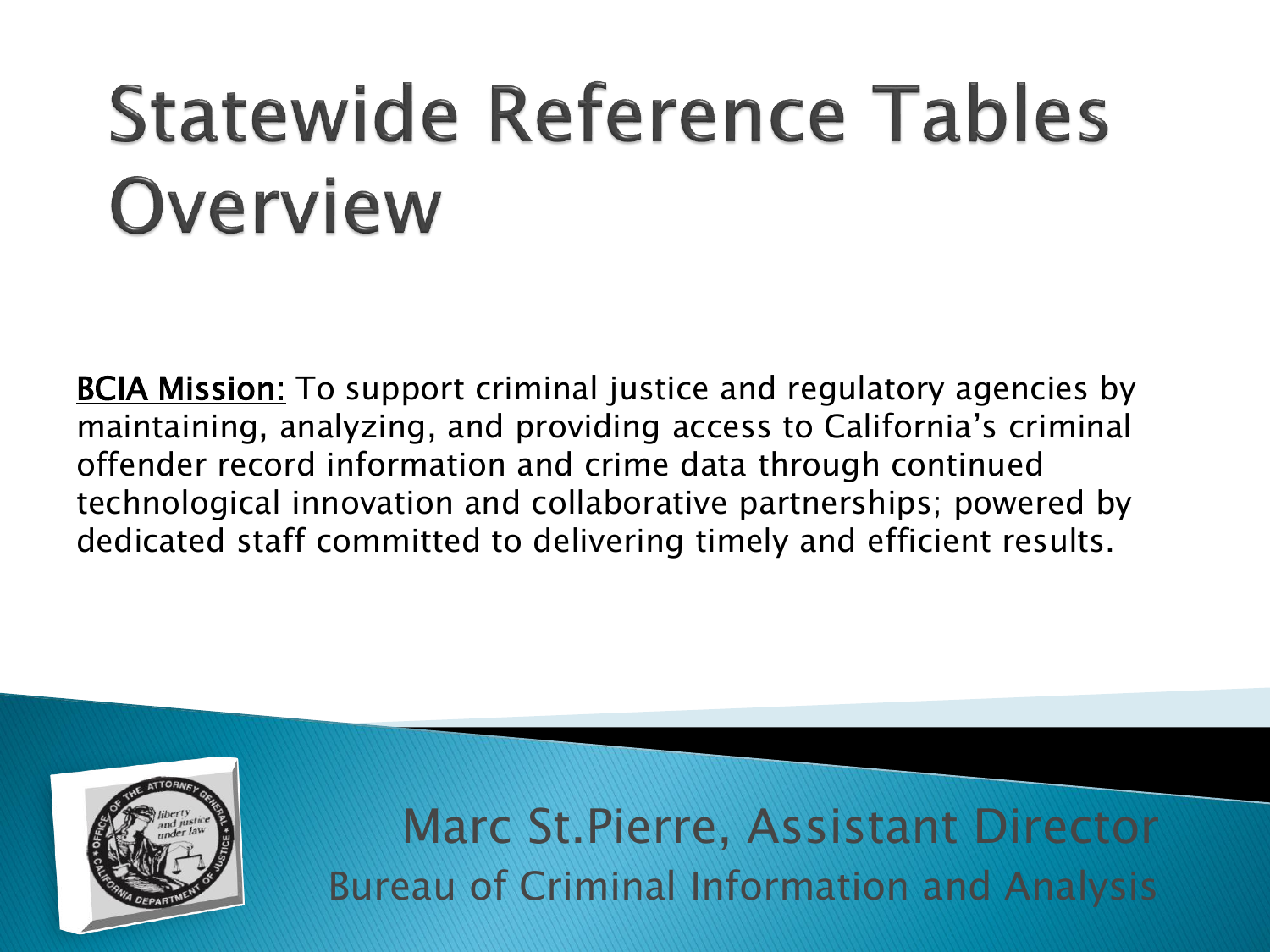## Problem

- ▶ CA DOJ publishes statewide reference tables; however not all criminal justice and regulatory agencies use these tables or they use outdated versions
- Maintenance of these tables is an unfunded mandate; subject to resource availability and workload prioritization which to lack of standardization and normalization of data
- Agencies have attempted to maintain their own tables and map to the CA DOJ statewide reference tables as best as they can
- Federal agencies find it difficult to map their data to California data
- Researchers and Statisticians find it difficult to use California data to inform the public and policy decisions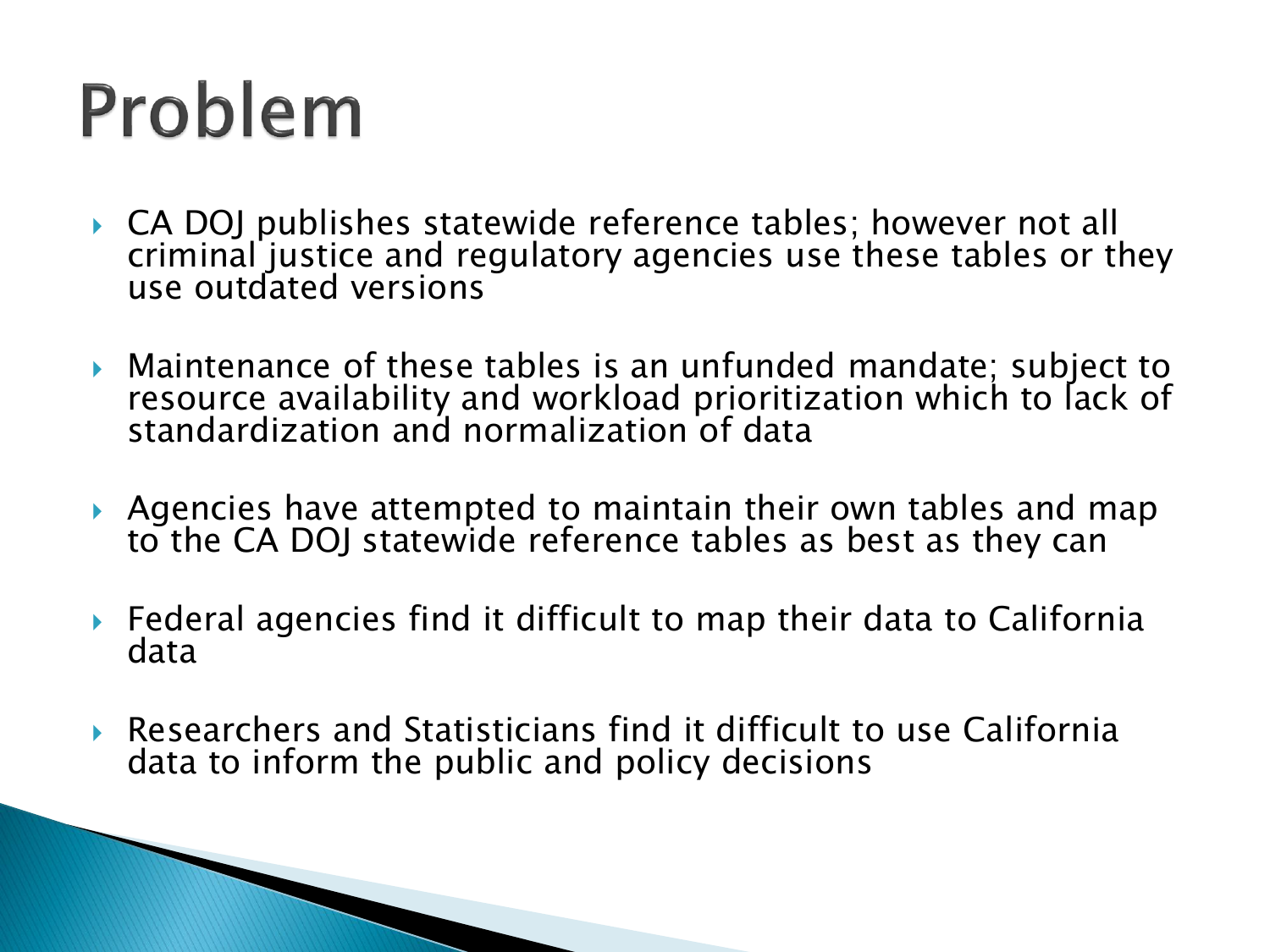## Opportunity

- CA DOJ is uniquely positioned to maintain statewide reference tables used by criminal justice and regulatory agencies
- **There is a growing recognition throughout the criminal justice community that** standardized and normalized data delivered by the CA DOJ statewide reference tables is critical to success
- Law Enforcement Agencies, District Attorneys, Courts, and Probations are all actively supporting CA DOJ efforts to standardize and normalize statewide reference tables
- CA DOJ has partnered with criminal justice associations to establish a working group to review and update the Offense statewide reference table
- CA DOJ is looking to secure funding to support the on-going maintenance of statewide reference tables and data governance
- ▶ CA DOJ continues to perform outreach regarding existing statewide reference tables and the efforts to improve those services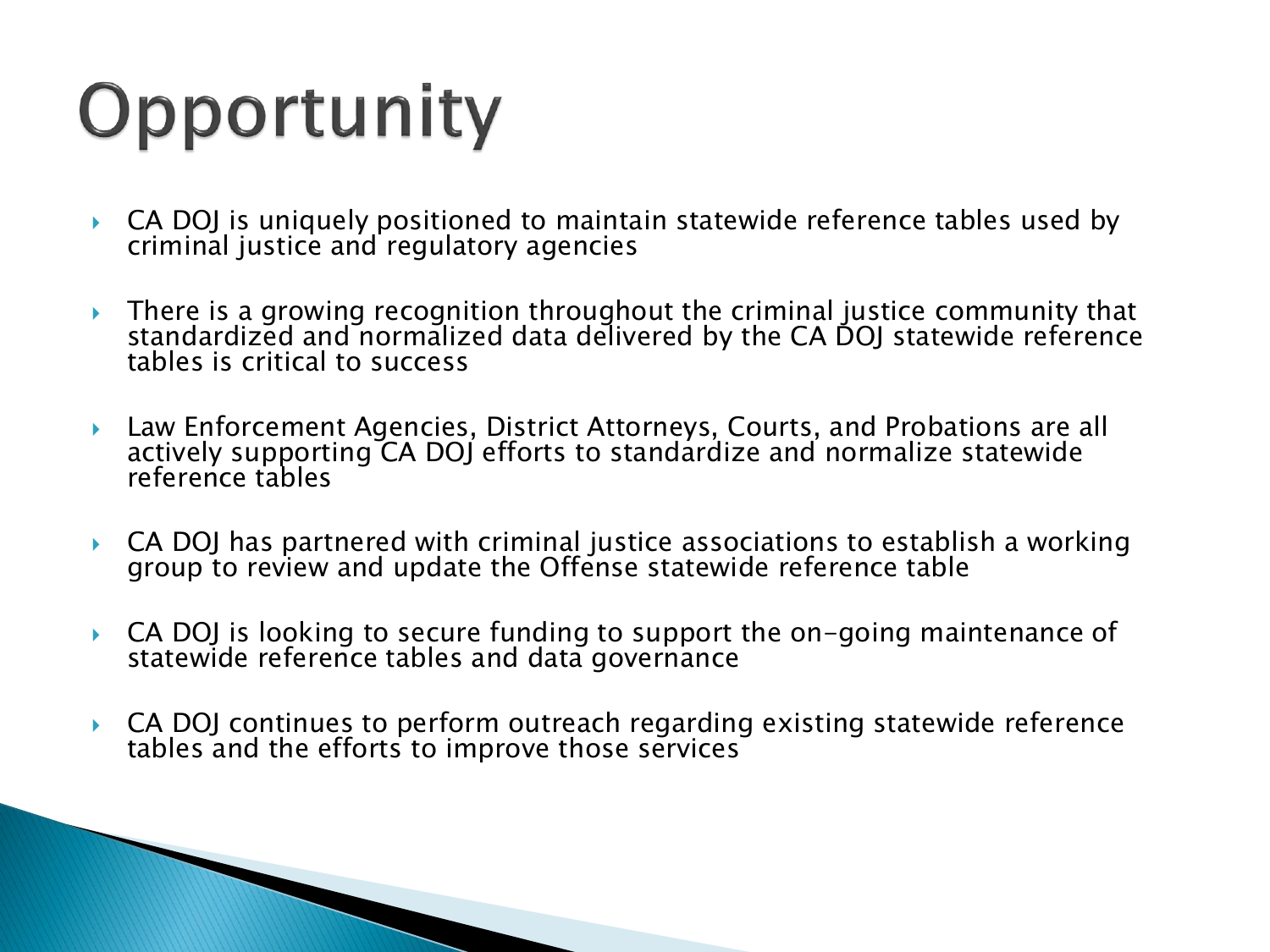#### **Offense Statewide Reference Table**

- $\triangleright$  CA DOJ, and the working group, will complete a first review of the existing Offense statewide reference table by August, 2019
- CA DOJ is working to publish an updated Offense statewide reference table that incorporates the feedback and contributions of the working group
- ▶ In addition to "record-level" updates to offenses on the Offense statewide reference table, the CA DOJ is working to incorporate additional data elements that further enhance data about an Offense; including things like:
	- Unique Identifier \*
	- Statute \*
	- Description \*
	- Level of Offense \*
	- Serious/Violent
- Repeal Date
- Fnactment Date
- NCIC Codes
- IBSIS Code
- Sex Offender Registration Required
- Firearms Prohibition Required
- The objective is to create statewide reference tables that can uniformly and consistently be used by local, state, and federal agencies; with a high-level of confidence that everyone's data "means" the same thing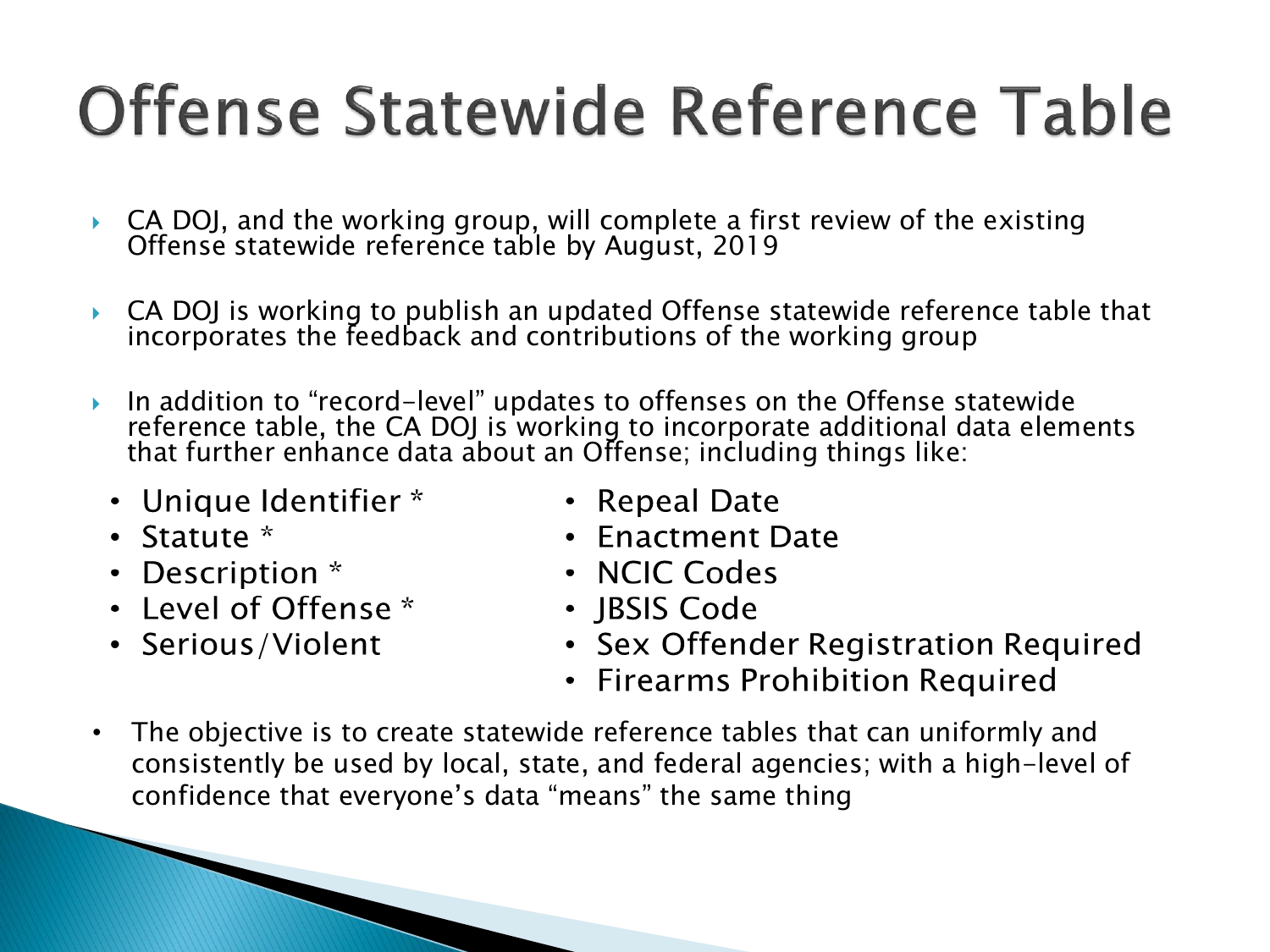## **Key Benefits**

- Common terminology, less ambiguity
- ▶ Data-driven decision making capabilities
- ▶ Improved research and statistical reporting
- Less resource intensive to maintain statewide reference tables and implement changes

**Timely distribution of updates**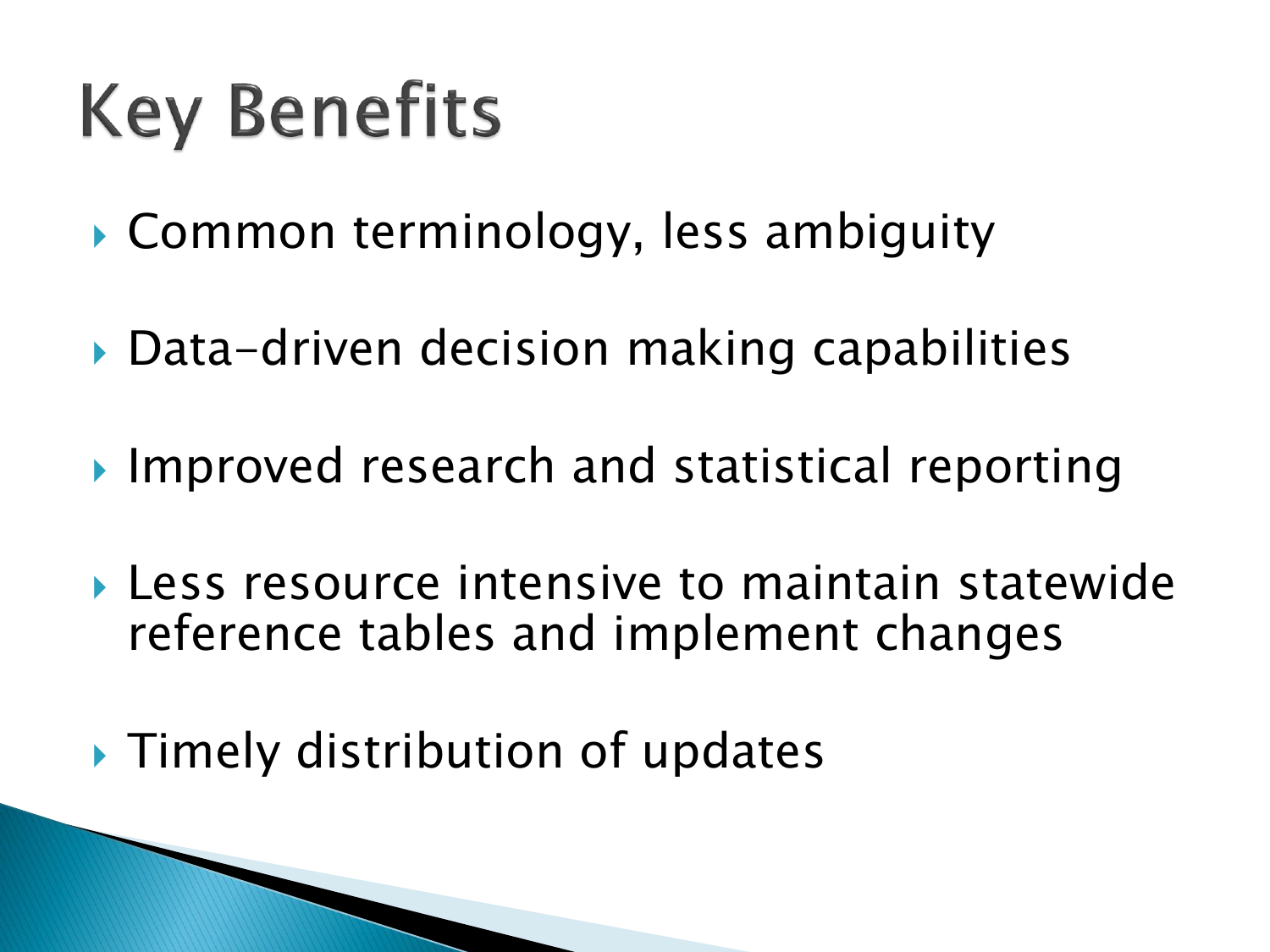#### Use Case: Vehicle Codes 23152 and 23153

- ▶ Vehicle Code 23152 17 entries on the Offense statewide reference table
- ▶ Vehicle Code 23153 22 entries on the Offense statewide reference table
- 23152(A) DUI ALCOHOL
- 23152(B) DUI ALCOHOL/0.08 PERCENT
- 23152(C) ADDICT DRIVE VEHICLE
- 23152(D) DUI:ALC/.04 COMERCIAL VEH
- 23152(E) DUI DRUG
- 23152(E) DUI:ALC/.04 PASS FOR HIRE
- 23152(F) DUI ALCOHOL/DRUG
- 23152(F) DUI ANY DRUG
- 23152(G) DUI ALCOHOL AND DRUG
- 23153(A) DUI ALCOHOL:CAUSE BOD INJ
- 23153(A) DUI ALCOHOL:CAUSE BOD INJ
- 23153(B) DUI .08 ALCOHOL:BODLY INJ
- 23153(B) DUI .08 ALCOHOL:BODLY INJ
- 23153(D) DUI:ALC .04:CMRCL VEH:INJ
- 23153(F) DUI DRUG:CAUSE BODILY INJ
- 23153(F) DUI DRUG:CAUSE BODILY INJ
- 23153(G) DUI ALC/DRUG:CAUS BOD INJ
- 23153(G) DUI ALC/DRUG:CAUS BOD INJ